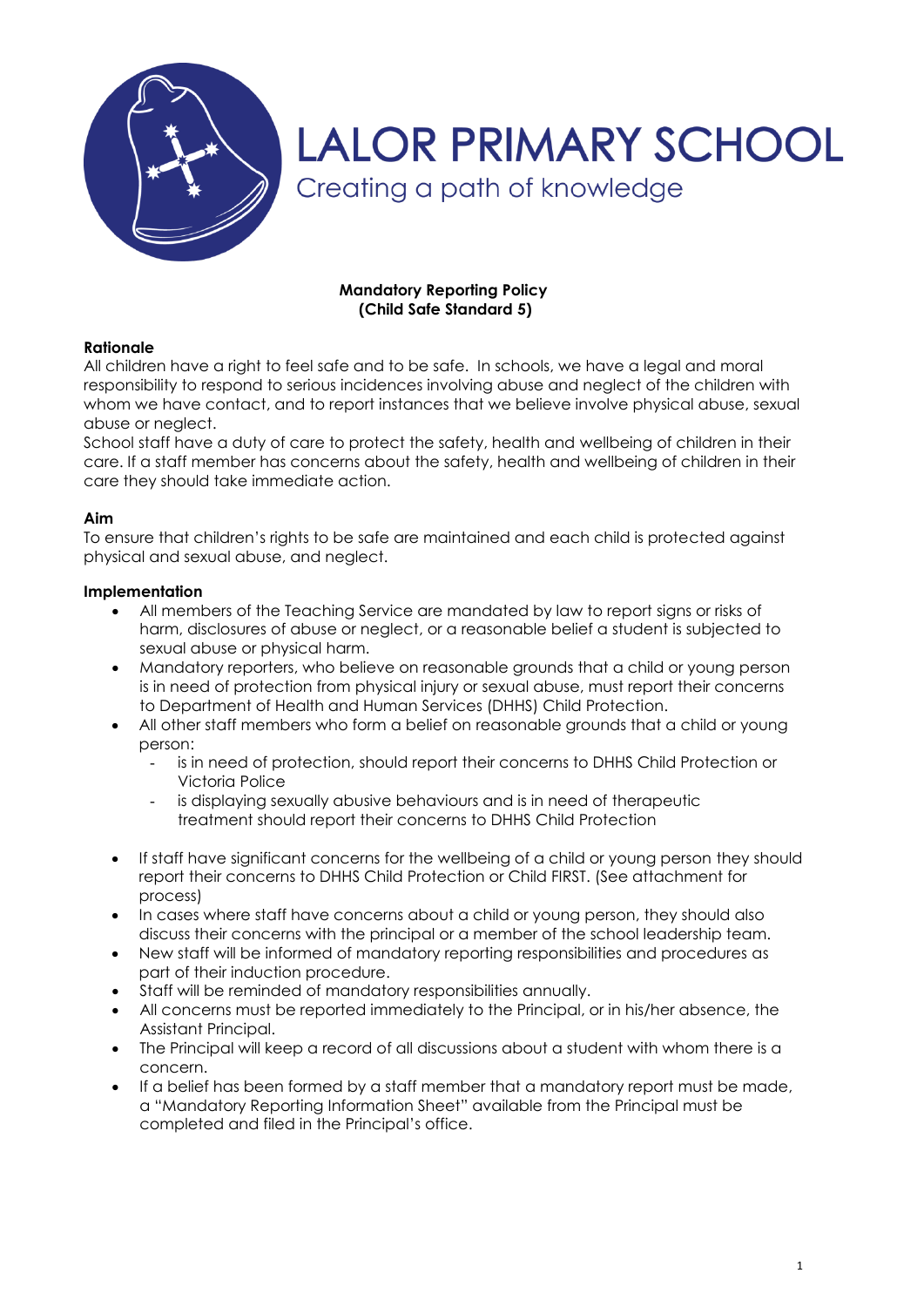The teacher and/or the Principal class officer will contact the Department of Health & Human Services (DHHS) by telephone as soon as possible to make an official notification on:

# **(03) 9479 6222 or after school hours crisis line 131278 North-Western Region on 1300 338 691**

- In the case of international students, the principal must notify the International Education Division of the Department on **(03) 9637 2990** to ensure that appropriate support is arranged for the student.
- Members of Department of Health & Human Services (DHHS), or associated support or intervention services that visit the school following a notification, will interview staff and children only in the presence of a Principal class member or his/her nominee.
- All "Mandatory Reporting Information Sheets" remain filed in the Principal's office.
- All reports, information sheets and subsequent discussions and information are to be recorded and remain strictly confidential.
- All incidents to be monitored, and any subsequent signs or indications of abuse are also to be reported.
- While only mandated by law to report incidents of physical and sexual abuse, and neglect; teachers are also encouraged to report incidents of emotional abuse or neglect.
- Students, who disclose to staff a desire to harm themselves or others, must be reported by staff to the principal.
- Legal Obligations see Appendix A

# **Failure to Disclose**

Any staff member who forms a reasonable belief that a sexual offence has been committed by an adult against a child under 16 has an obligation to report that information to police. Failure to disclose the information to police is a criminal offence, except in limited circumstances such as where the information has already been reported to DHHS Child Protection.

This offence applies to all adults (not just professionals who work with children) who form a reasonable belief that that another adult may have committed a sexual offence against a child under 16 years of age and fail to report this information to Victoria Police.

*Failing to disclose a sexual offence based on concerns for the interests of the perpetrator or organisation (e.g. concerns about reputation, legal liability or financial status) will not be regarded as a reasonable excuse.*

# **Failure to Protect**

# **This offence applies to person in a position of authority within an organisation who:**

- knows of a substantial risk that a child under the age of 16, under the care, supervision or authority of the organisation will become a victim of a sexual offence committed by an adult associated with the organisation (e.g. employee, contractors, volunteer, visitor); and
- negligently fails to remove or reduce the risk of harm

*Within a school setting, a position of authority includes Principals and Assistant Principals and staff in institutional management positions (for example in government schools this includes Regional Directors and other senior managers).* See Appendix B for additional information.

# **Related policies and resources**

Reporting Obligations Policy and Procedures Duty of Care Policy Visitors Policy

# **Evaluation**

This policy will be reviewed as part of the school's three year review cycle. This policy was ratified at school council on August 20, 2019 and is scheduled for review in 2022.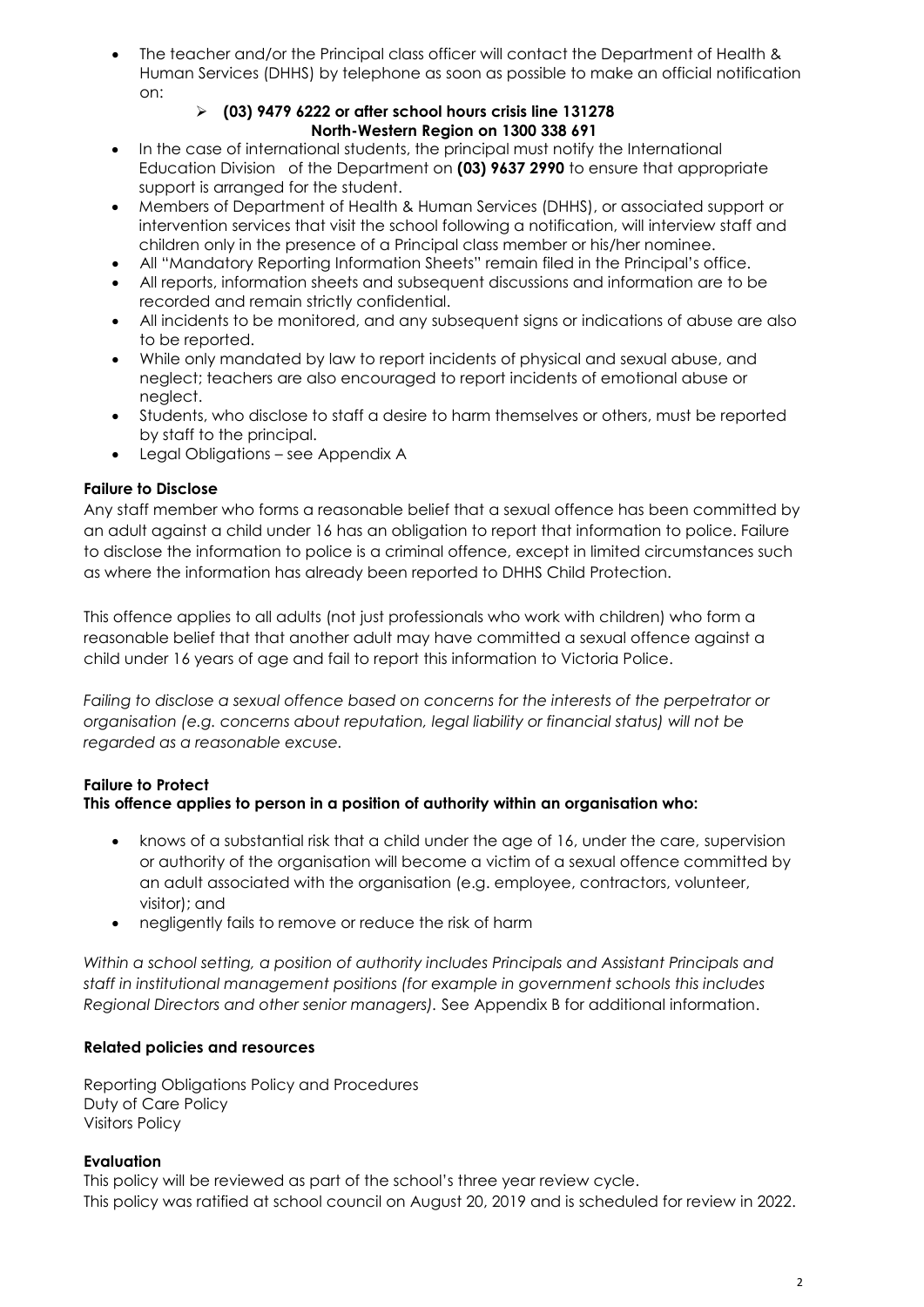| <b>Type of Reporting</b>                                                                                                                                                                                                                                              | By Whom                                                                                                                                                                                                                                       | <b>To Whom</b>                                                  |
|-----------------------------------------------------------------------------------------------------------------------------------------------------------------------------------------------------------------------------------------------------------------------|-----------------------------------------------------------------------------------------------------------------------------------------------------------------------------------------------------------------------------------------------|-----------------------------------------------------------------|
| <b>Mandatory Reporting</b>                                                                                                                                                                                                                                            | <b>Mandatory reporters</b>                                                                                                                                                                                                                    | <b>DHHS Child</b><br>$\bullet$                                  |
| Mandatory reporters must<br>make a report as soon as                                                                                                                                                                                                                  | Teachers registered to<br>teach or who have<br>permission to teach<br>pursuant to the Education                                                                                                                                               | Protection                                                      |
| practicable if, in the course of<br>practising their profession or                                                                                                                                                                                                    | and Training Reform Act<br>2006 (Vic)                                                                                                                                                                                                         |                                                                 |
| carrying out their duties, they<br>form a belief on reasonable<br>grounds that a child or young<br>person is in need of protection,<br>as a result of physical injury or<br>sexual abuse, and the child's<br>parents are unable or unwilling<br>to protect the child. | Principals of government<br>and non-government<br>schools<br>Registered medical<br>practitioners<br><b>Nurses</b><br>$\bullet$<br>All members of the police<br>$\bullet$<br>force<br><b>Social Workers</b><br>٠<br>Youth Workers<br>$\bullet$ |                                                                 |
|                                                                                                                                                                                                                                                                       | Psychologists<br>٠                                                                                                                                                                                                                            |                                                                 |
| Child in need of protection<br>Any person may make a report if<br>they believe on reasonable<br>grounds that a child is in need of<br>protection<br>for any<br>the<br>Оf<br>following reasons:                                                                        | <b>Any Person</b>                                                                                                                                                                                                                             | <b>DHHS Child</b><br>$\bullet$<br>Protection<br>Victoria Police |
| The child has been<br>$\bullet$<br>abandoned and there is no<br>other suitable person who is<br>willing and able to care for<br>the child.<br>The child's parents are<br>$\bullet$<br>dead or incapacitated and<br>there is no other suitable                         |                                                                                                                                                                                                                                               |                                                                 |
| person who is willing and<br>able to care for the child.<br>The child has suffered or is<br>likely to suffer significant<br>harm as a result of physical<br>injury and the parents are<br>unable or unwilling to<br>protect the child.                                |                                                                                                                                                                                                                                               |                                                                 |
| The child has suffered or is<br>likely to suffer significant<br>harm as a result of sexual<br>abuse and their parents are<br>unable or unwilling to<br>protect the child.                                                                                             |                                                                                                                                                                                                                                               |                                                                 |
| The child has suffered or is<br>$\bullet$<br>likely to suffer emotional or<br>psychological harm and<br>the parents are unable or<br>unwilling to protect the<br>child.<br>The child's physical<br>$\bullet$<br>development or health has                             |                                                                                                                                                                                                                                               |                                                                 |
| been, or is likely to be<br>significantly harmed and<br>the parents are unable or                                                                                                                                                                                     |                                                                                                                                                                                                                                               |                                                                 |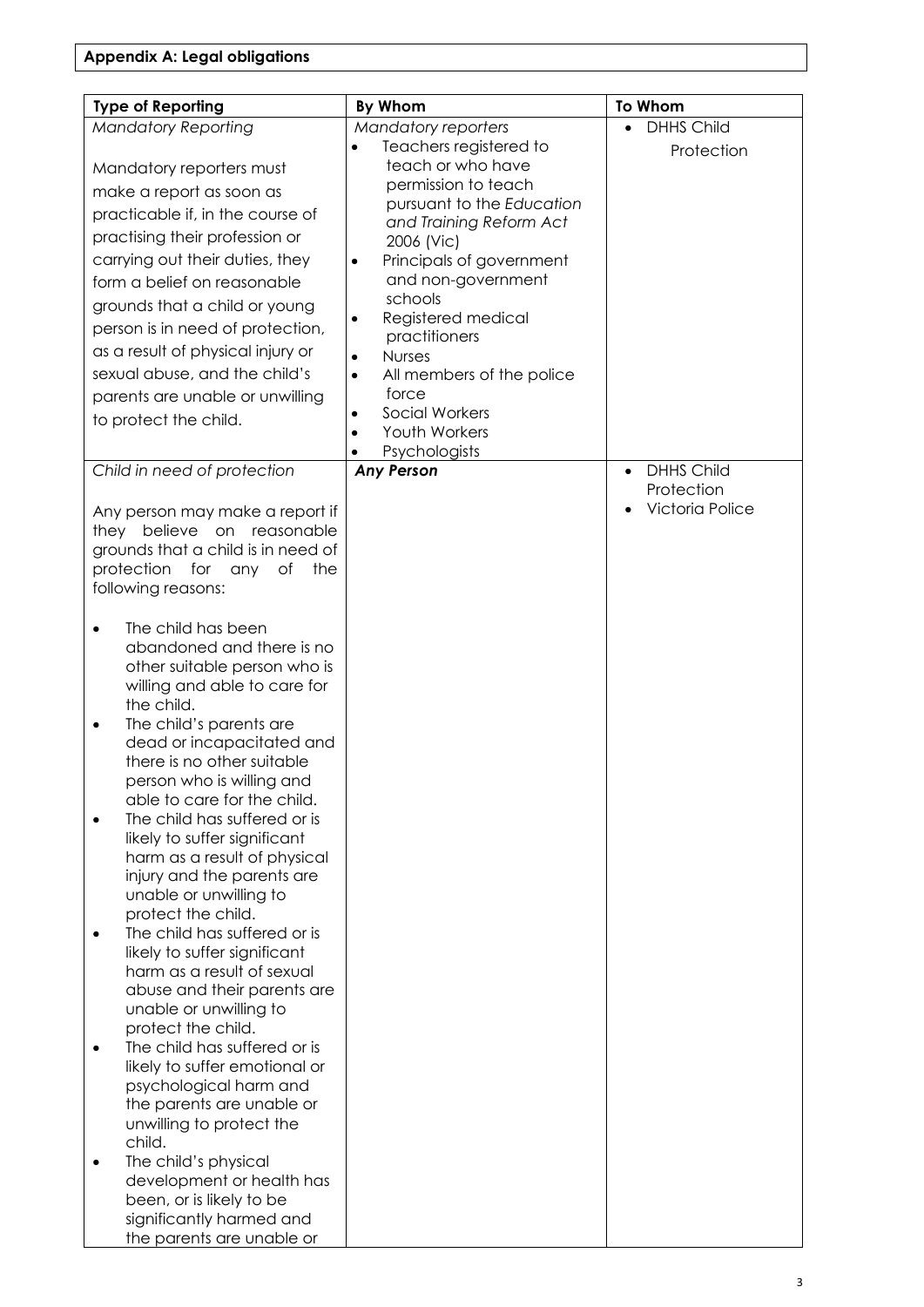| unwilling to provide basic<br>care, or effective medical<br>or other remedial care.                                                                                                                                                                                                                            |                   |                                                |
|----------------------------------------------------------------------------------------------------------------------------------------------------------------------------------------------------------------------------------------------------------------------------------------------------------------|-------------------|------------------------------------------------|
| Child in need of therapeutic<br>treatment<br>Any person may make a report if<br>they believe on reasonable<br>grounds that a child who is 10<br>years of age or over, but under<br>15 years of age, is in need of<br>therapeutic treatment because<br>he or she has exhibited sexually-<br>abusive behaviours. | <b>Any Person</b> | <b>DHHS Child</b><br>Protection                |
| Significant concerns<br>about<br>wellbeing of a child<br>Any person may make a report if<br>they have significant concerns<br>for the wellbeing of a child.                                                                                                                                                    | <b>Any Person</b> | <b>DHHS Child</b><br>Protection<br>Child FIRST |

#### **Appendix B: Further Information**

#### **Statement**

A broad range of professional groups are identified in the *Children Youth and Families Act 2005* (CYFA) as mandatory reporters. Mandated staff members must make a report to Child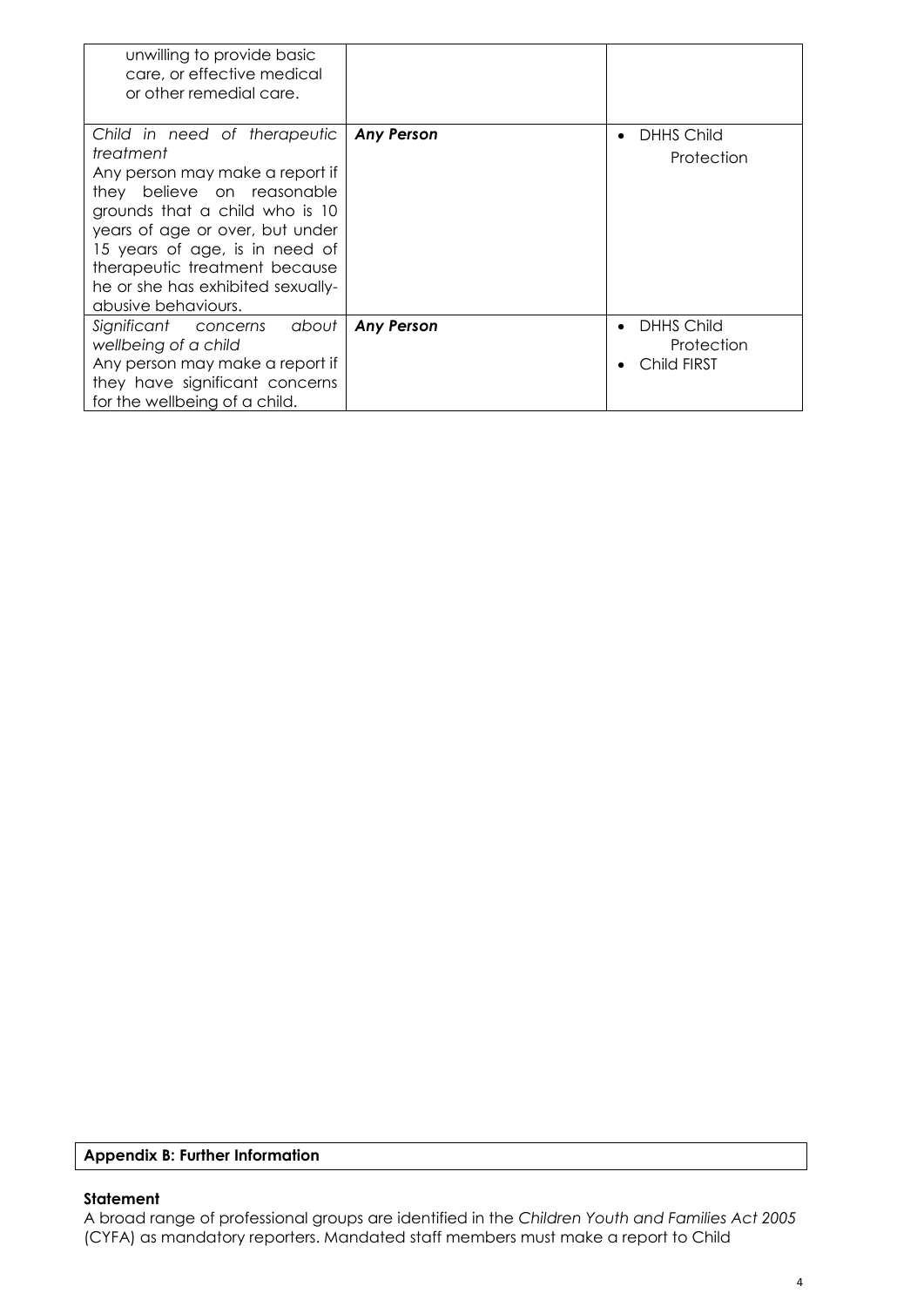Protection as soon as practicable after forming a belief on reasonable grounds that a child or young person is in need of protection from significant harm as a result of physical injury or sexual abuse, and the child's parents are unable or unwilling to protect the child.

The following professionals are prescribed as mandatory reporters under section 182 of the CYFA:

- primary and secondary school teachers and principals (including students in training to become teachers)
- registered medical practitioners (including psychiatrists)
- nurses (including school nurses)
- police

There may be times when two or more mandated staff members, for example a teacher and a principal, have formed a belief about the same child or young person on the same occasion. In this situation it is sufficient for only one of the mandated staff members to make a report. The other staff member is obliged to ensure that the report has been made and that all of the grounds for their own belief were included in the report made by the other staff member.

# **Non-mandated staff members**

Section 183 of the CYFA states that any person, who believes on reasonable grounds that a child is in need of protection, may report their concerns to Child Protection. This means that any person, including non-mandated school staff, is able to make a report to Child Protection when they believe that a child or young person is at risk of harm and in need of protection, and the child's parents are unable or unwilling to protect the child.

#### **Forming a belief on reasonable grounds**

A person may form a belief on reasonable grounds that a child is in need of protection after becoming aware that a child or young person's health, safety or wellbeing is at risk and the child's parents are unwilling or unable to protect the child.

There may be reasonable grounds for forming such a belief if:

- a child or young person states that they have been physically or sexually abused
- a child or young person states that they know someone who has been physically or sexually abused (sometimes the child may be talking about themselves)
- someone who knows the child or young person states that the child or young person has been physically or sexually abused
- a child shows signs of being physically or sexually abused.
- the staff member is aware of persistent family violence or parental substance misuse, psychiatric illness or intellectual disability that is impacting on the child or young person's safety, stability or development
- the staff member observes signs or indicators of abuse, including non-accidental or unexplained injury, persistent neglect, poor care or lack of appropriate supervision
- a child's actions or behaviour may place them at risk of significant harm and the child's parents are unwilling or unable to protect the child.

# **Reporting a belief**

Staff members, whether or not mandated, need to report their belief when the belief is formed in the course of undertaking their professional duties. A report must be made as soon as practicable after forming the belief and on each occasion on which they become aware of any further reasonable grounds for the belief.

If one staff member has a different view from another staff member about making a report and the staff member continues to hold the belief that a child is in need of protection, that person is obliged to make a report to Child Protection.

# **Protecting the identity of the reporter**

Confidentiality is provided for reporters under the CYFA. The CYFA prevents disclosure of the name or any information likely to lead to the identification of a person who has made a report in accordance with legislation, except in specific circumstances. The identity of a reporter must remain confidential unless:

- the reporter chooses to inform the child, young person or family of the report
- the reporter consents in writing to their identity being disclosed

• a court or tribunal decides that it is necessary for the identity of the reporter to be disclosed to ensure the safety and wellbeing of the child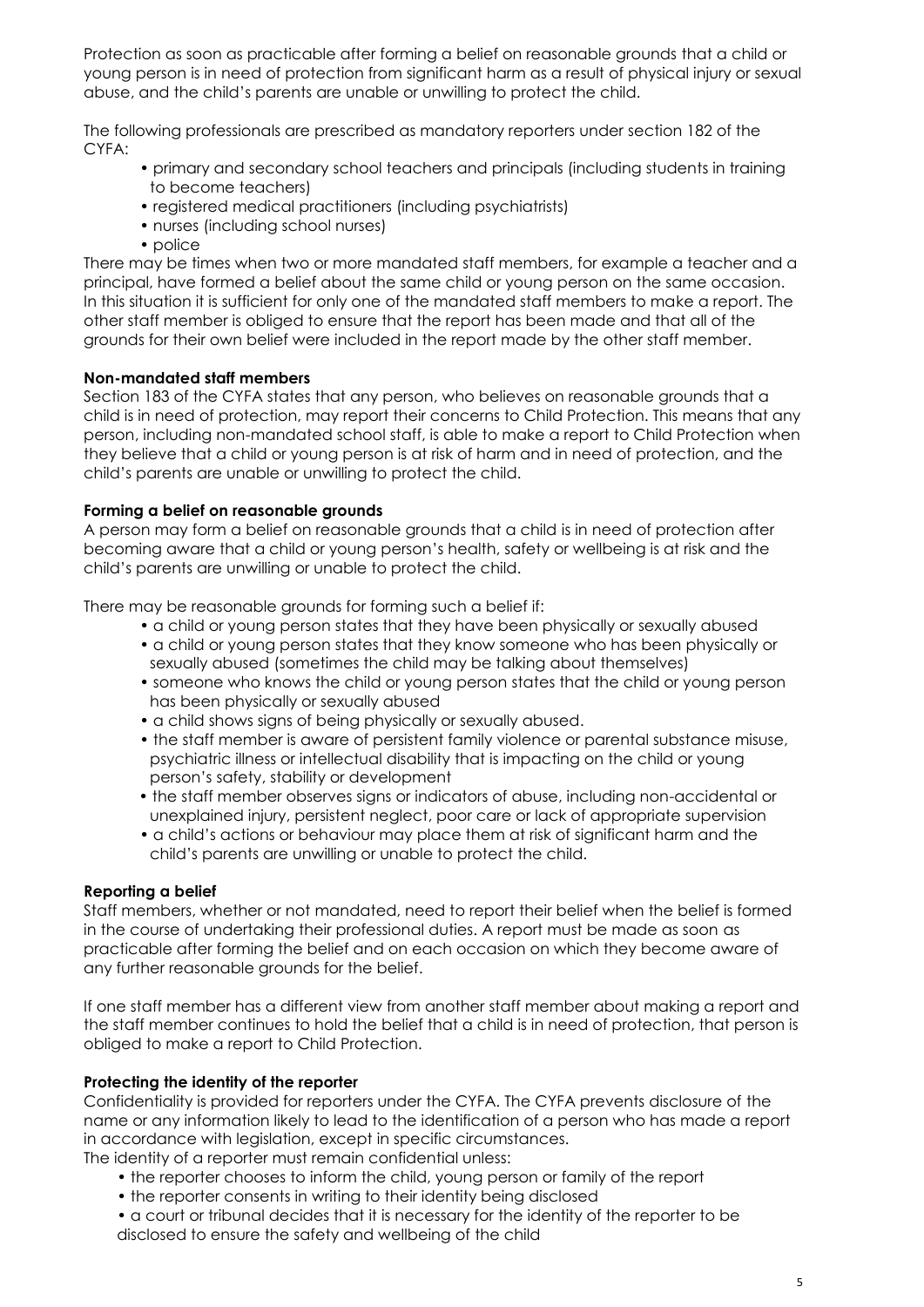• a court or tribunal decides that, in the interests of justice, the reporter is required to attend court to provide evidence

Information provided during a protective investigation may be used in a court report if the risks to the child or young person require the case to proceed to court. In these circumstances, the source of the information may be required to provide evidence to the court.

If Child Protection decides that the report is about a significant concern for the wellbeing of a child, they may refer the report to a community-based child and family service and disclose the identity of the reporter to that service. However, the CYFA provides that neither Child Protection nor the community-based child and family service may disclose the reporter's identity to any other person without the reporter's consent.

# **Professional protection for reporters**

If a report is made in good faith:

- it does not constitute unprofessional conduct or a breach of professional ethics on the part of the reporter
- the reporter cannot be held legally liable in respect of the report.

This means that a person who makes a report in accordance with the legislation will not be held liable for the eventual outcome of any investigation of the report.

# **Failure to report**

A failure by mandated professionals and staff members to report a reasonable belief that a child is in need of protection from significant harm as a result of physical or sexual abuse may result in the person being prosecuted and a court imposing a fine under the CYFA (Children, Youth and Families Act, 2015)

# **Making a report to Child Protection**

The CYFA allows for two types of reports to be made in relation to significant concerns for the safety or wellbeing of a child – a report to Child Protection or a referral to Child FIRST.

A report to Child Protection should be considered if, after taking into account all of the available information, the staff member forms a view that the child or young person is in need of protection because:

- the harm or risk of harm has a serious impact on the child's immediate safety, stability or
- development
- the harm or risk of harm is persistent and entrenched and is likely to have a serious impact on the child's safety, stability or development
- the child's parents cannot or will not protect the child or young person from harm

Where during the course of carrying out their normal duties, a school staff member forms the belief on reasonable grounds that a child is in need of protection, the staff member must make a report to Child Protection regarding this belief and the reasonable grounds for it as soon as practicable.

Staff members may form a professional judgement or belief, in the course of undertaking their professional duties based on:

- warning signs or indicators of harm that have been observed or inferred from information about the child
- legal requirements, such as mandatory reporting
- knowledge of child and adolescent development
- consultation with colleagues and other professionals
- professional obligations and duty-of-care responsibilities
- established protocols
- internal policies and procedures in an individual licensed children's service or school

Upon receipt of a report, Child Protection may seek further information, usually from professionals who may also be involved with the child or family, to determine whether further action is required.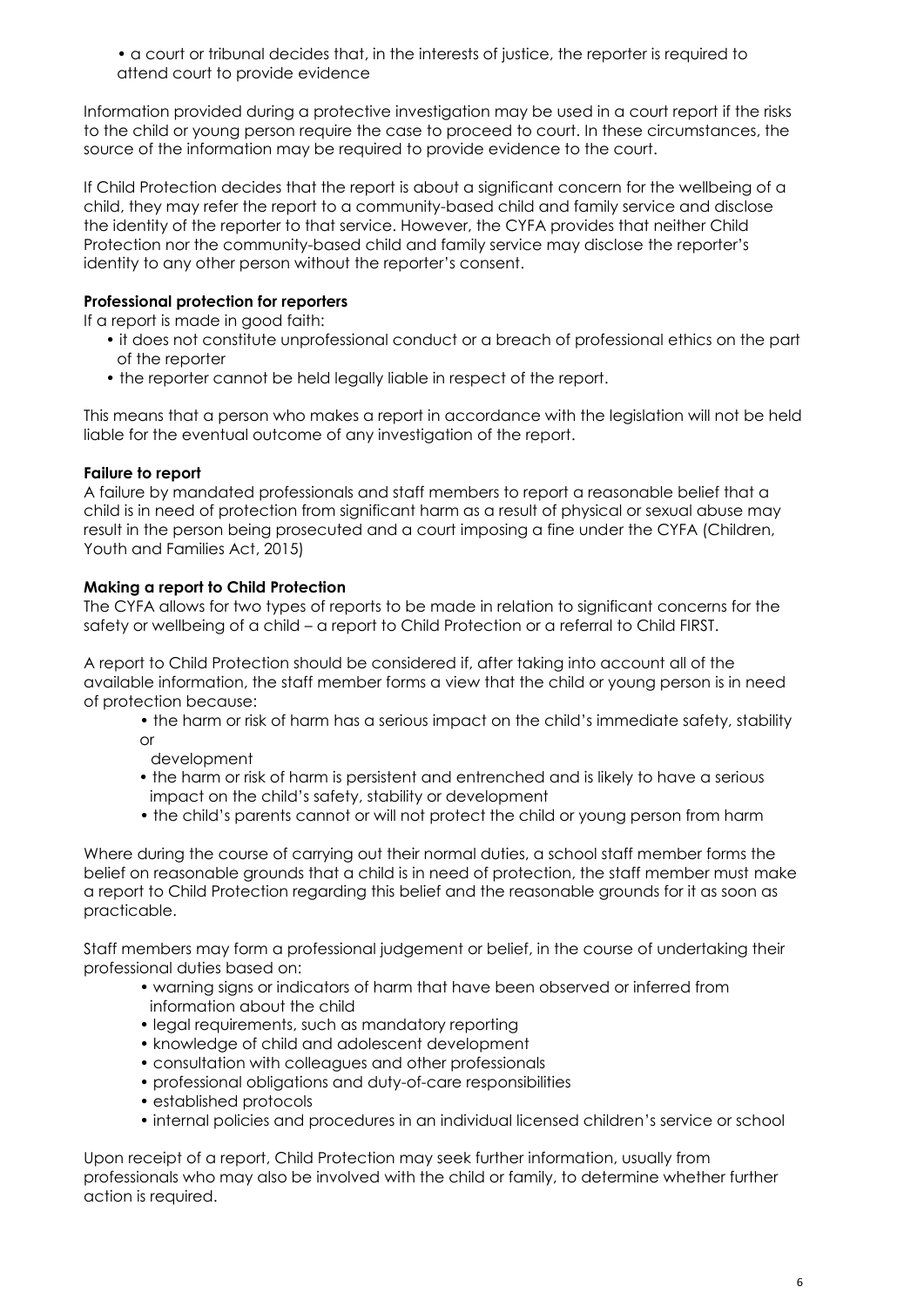In most circumstances, Child Protection will inform the reporter of the outcome of the report. When the report is classified by Child Protection as a Wellbeing Report, Child Protection will, in turn, make a referral to Child FIRST.

Any person who is registered as a teacher under the *Education and Training Reform Act 2006*, or any person who has been granted permission to teach under that Act, including principals, is mandated to make a report to Child Protection. In the course of undertaking their professional duties, mandated staff members are required to report their belief, when the belief is formed on reasonable grounds that a child is in need of protection from significant harm as a result of sexual abuse or physical injury.

Teachers are encouraged to discuss any concerns about the safety and wellbeing of students with the principal or a member of the school leadership team. If a principal or member of the leadership team does not wish to make a mandatory report, this does not discharge the teacher's obligation to do so if they have formed a reasonable belief that abuse may have occurred. If the teacher's concerns continue, even after consultation with the principal or member of the leadership team, that teacher is still legally obliged to make a mandatory report of their concerns.

Information about the identity of a person making a report to Child Protection must be kept confidential unless the reporter consents to the disclosure of their identity. If the staff member wishes to remain anonymous, this information should be conveyed at the time that the reporter makes the mandatory report.

#### **The role of school staff**

School staff have a duty of care to protect and preserve the safety, health and wellbeing of children and young people in their care and staff must always act in the best interests of those children and young people. If a staff member has any concerns regarding the health, safety or wellbeing of a child or young person it is important to take immediate action.

**Note:** The role of investigating an allegation of child abuse rests solely with Child Protection and/or Victoria Police.

The roles and responsibilities of staff in supporting children and young people who are involved with Child Protection may include acting as a support person for students, attending Child Protection case plan meetings, observing and monitoring students' behaviour, and liaising with professionals.

#### **Confidentiality**

Staff must respect confidentiality when dealing with a case of suspected child abuse and neglect, and may discuss case details and the identity of the child or the young person and their family only with those involved in managing the situation.

When a child or young person has moved to another school, professional judgement should be exercised as to what information needs to be passed on. This will be guided by usual procedures for passing on information about a child's general wellbeing or special needs, and the role of the school in any ongoing care plans.

#### **Interviews at Victorian schools**

Child Protection may conduct interviews of children and young people at school without parental knowledge or consent. However, a child will be interviewed at a Victorian school only in exceptional circumstances and if it is in the child's best interests to proceed in this manner. Child Protection will notify the school of any intention to interview a child or young person. This may occur regardless of whether the school is the source of the report to Child Protection. When Child Protection practitioners arrive at the school, the principal or their nominee should ask to see their identification before allowing Child Protection to have access to the child or young person.

#### **Support persons**

Children and young people should be advised of their right to have a supportive adult present during interviews. If a child is too young to understand the significance of the interview, a staff member should make arrangements for a supportive adult to attend with the child.

A staff member may be identified as a support person for the child or young person during the interview. Prior to the commencement of the interview, the Child Protection practitioner should